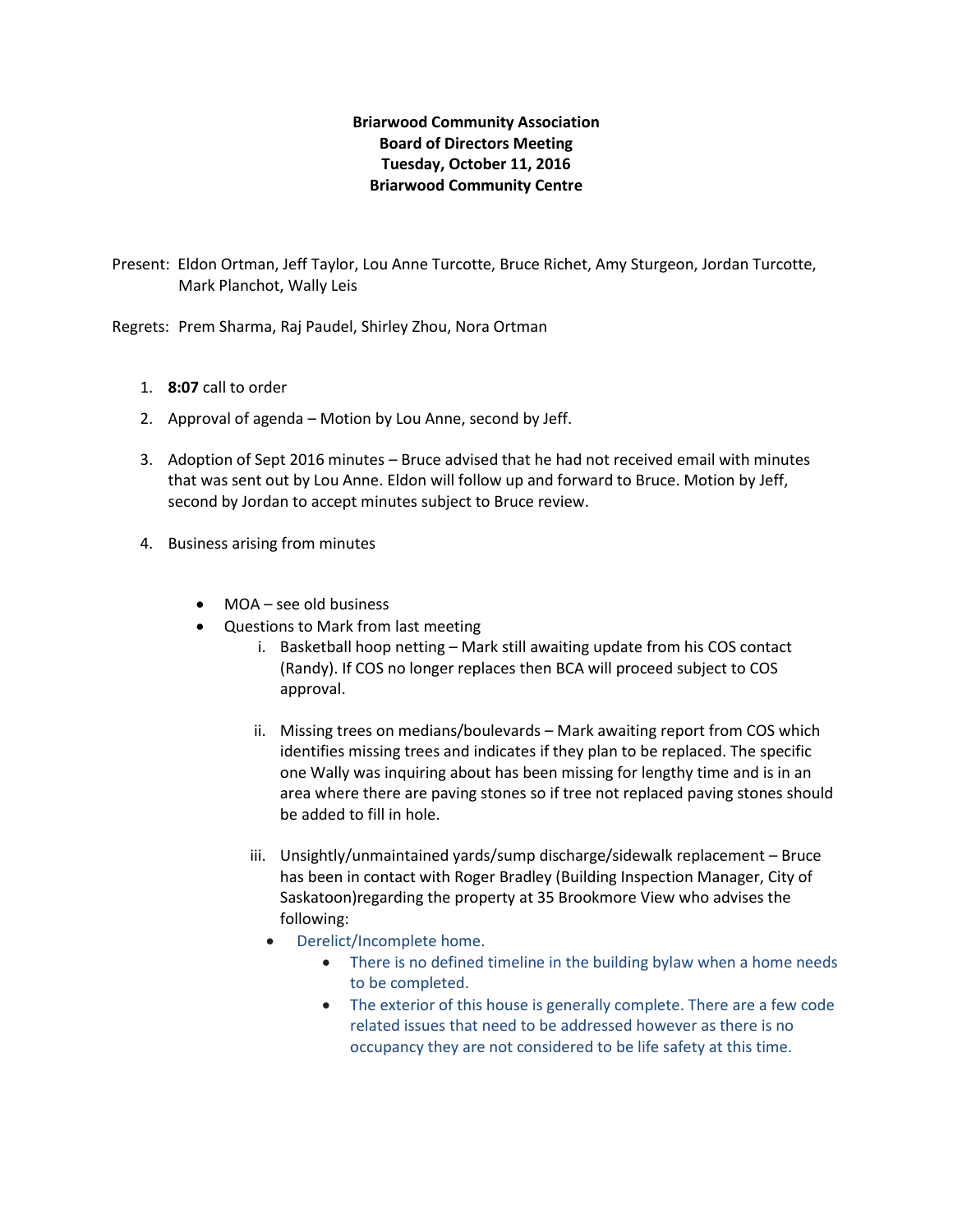- We can take enforcement action to correct deficiencies however when there are no current deficiencies on a building permit there is no enforcement action.
- Building Standards received council approval to amend our bylaw and that is currently under process with an expected completion in 2017. The enhancements to the bylaw will provide enforcement tools to deal with permit timelines and completion dates.

Exterior Landscaping.

- The Zoning Bylaw governs what development is required in the city.
- Commercial properties require landscaping as part of the development however residential properties have no landscaping requirements. This has been historically debated by the Planning and development department and previous city councils. They had decided that to set stringent requirements for all citizens would limit development of the city. Many residents have different opinions on how landscaping could be provided, from grass to rock to trees to hard paving.
- Sump discharge over side walk
- There was a recent plumbing issues in the house that lead to the sump pump extension to the street. The issues has been corrected.
- The Street Use bylaw provides guidance that sump pump extensions are not permitted to discharge within 3 m of a property line. The intention is that water will be absorbed into the ground before crossing the sidewalk. I have remove a section of the pipe and it now discharges into the yard. It is not expected that there will be much discharge going forward, I am assuming that there is no water table issues in this location.
- The builder has been notified of this requirement.
- Disrespect for the neighbourhood
	- There are no bylaws or policies to deal with disrespect in a neighbourhood.
- Location of vehicle
	- The truck siting in the front yard is to be used disposal of garbage.
	- Property and Maintenance bylaw and the Zoning bylaw both have some guidance for this scenario however, the truck is currently not in violation of either bylaw. The truck is operable and movable and plated for compliance with the Property and Maintenance bylaw and the house is unoccupied and considered to be under construction therefore the Zoning bylaw is silent.
	- As the truck is used for garbage, this may be the best alternative. I believe the builder is trying to manage his construction debris with the use of the truck. Typically other options to manage garbage have been dumpsters (Loras) or fenced areas in the front yard. Both of those option would be quite visible to the neighbourhood and have greater potential to not hold debris on the site.
- Site condition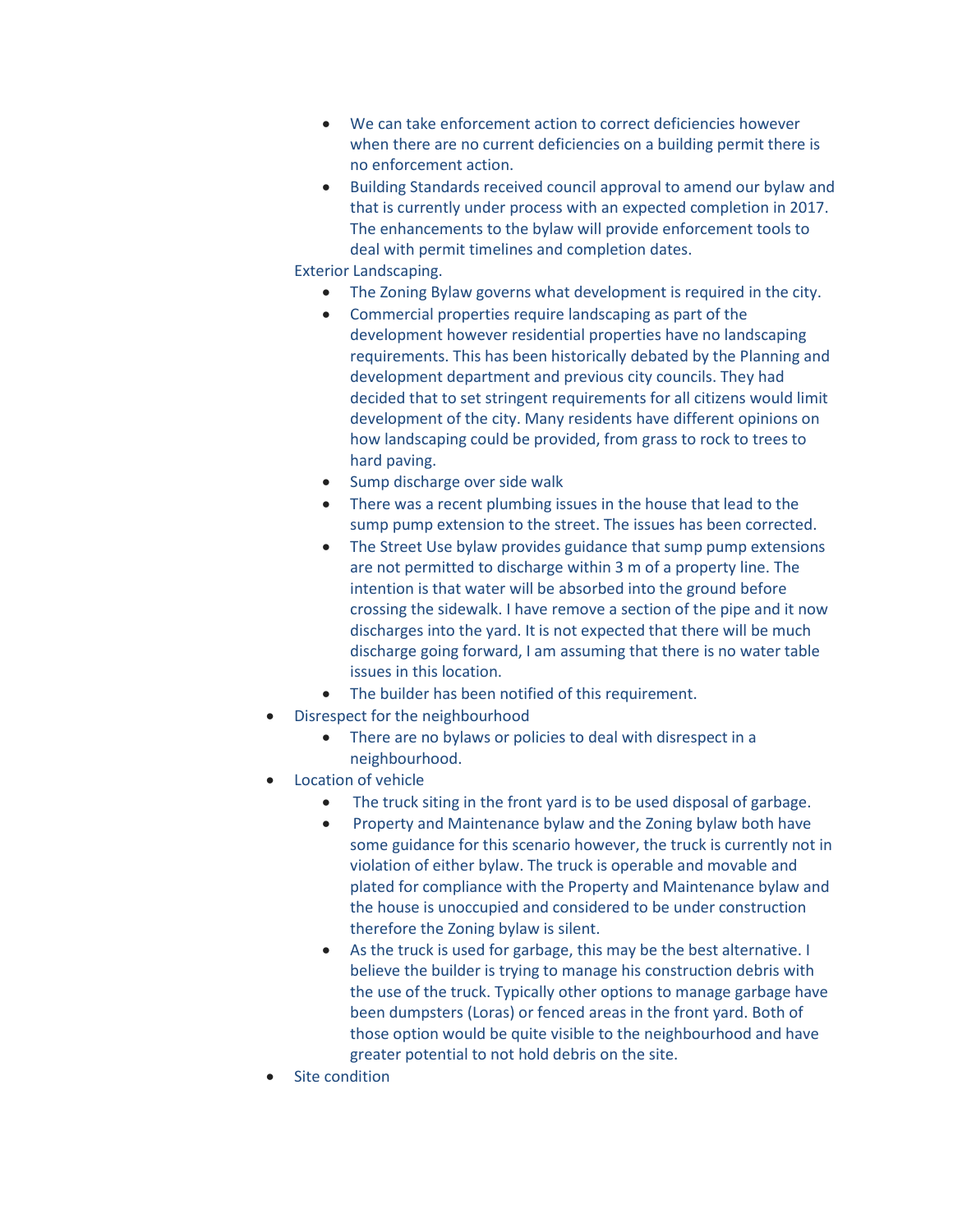- I have visited the site a few times now and each time I have been on site the front yard appears to be manicured, weeds cut down.
- The side and back of the house are not well kept. The Fire Department has been notified under the Property and Maintenance bylaw. They have added it to their list of complaints to have addressed. The builder will be notified of the violation.
- In general, there does not appear to be any major violation of city bylaws other than the sump discharge and the height of the weeds on site. If you wish to call and discuss this further, please do not hesitate to contact me.

Bruce continued to express BCA's dissatisfaction with this property and the fact that construction has been allowed to drag out for so long with apparently no bylaws to prevent this from happening. We strongly disagree with the assessment that the front yard appears "manicured". BCA will consider escalating this with the new Ward 8 Councillor after the municipal election this month.

iv. Status of "temporary" snow dump

Nothing new to report from Mark.

- v. Landscaping around cell phone tower Mark was able to determine that this issue was examined by COS however underground utilities near the tower prevent any excavation/tree planting. BCA board would still like to see something done to improve aesthetics such as planting of Virginia Creeper or similar climbing plant. Another suggestion was painting mural on lower part of tower. Mark will take suggestions back to COS for feedback.
- vi. Criteria for crosswalk (Briarwood Road between park entrance and Donna Birkmaier entrance) – Mark has been updating Bruce and Eldon via email of status. Current plan is for crosswalk at north side of Briarwood Road/Beechmont Crescent intersection. BCA acknowledges that this should improve safety for people crossing Briarwood Road at that location to access Donna Birkmaier park as well as residents using bus stop, there is still concern about no crossing on the south side of Briarwood Linear Park where the pathway ends at Briarwood Road and the entrance to Donna Birkmaier is directly across Briarwood Road.
- vii. Pickle Ball court Mark advised that this is a activity where COS is seeing increased interest. To date there have been some existing tennis courts that have been repurposed for Pickle Ball. However, to build a new court would cost significant funds (potentially \$100K). Only other option would be to repurpose the basketball courts in Briarwood Park however general feeling from BCA board is that there is sufficient use of the courts that we would not want to repurpose at this time.

## 5. Correspondence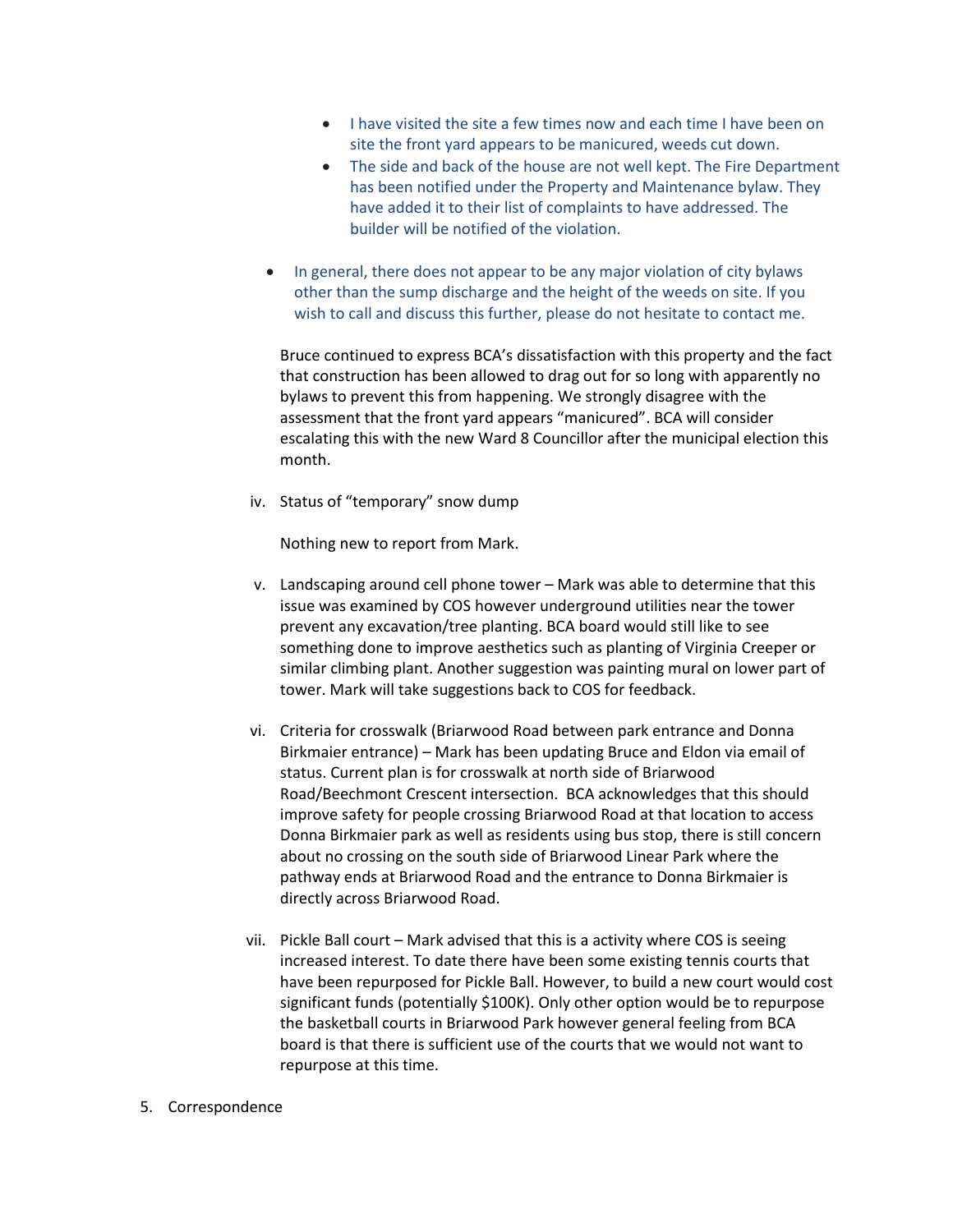- BCA lent hockey nets for use at Colliers Cup Charity Street Hockey Tournament on Sept 9. Received thank you letter from Colliers Cup for use nets and letter advised that over \$22,000 was raised for Children's Hospital Foundation of Saskatchewan. Letter was circulated to those in attendance. Thanks to Kirby Harmon for coordinating pickup and drop off of nets.
- 6. Community Consultant Report Mark Planchot
	- Report distributed previously:
		- Winter Leisure Guide Nora has provided draft to Mark
		- Park Enhancement grants now due April 30, 2017. Bruce will consider and advise what projects he may want to apply for.
		- Rink Coordinator workshop Oct 22 Eldon advised that Kirby Harmon will be attending on behalf of BCA.
		- President/Treasurer workshops late November.
		- Two workshops planned for SK Lotteries Community Grant in November. Grant application deadline is January 16, 2017. Expectation is that BCA will again apply for 2017 Family Day BBQ. Eldon will ensure Shirley is aware of workshop as she is logical person for completion of grant application.
- 7. Director Reports motions only
- 8. Old Business
	- a. MOA with COS re: Community Centre
	- b. Shade for spray pad, playground (invoice received from COS)
	- c. BCA Family Day BBQ
		- i. Confirm date for next year (Sept 10?)
		- ii. 2016 Grant Submission (Nora update)
		- iii. 2017 Grant Application (Shirley)
	- d. Update on key inventory (Mark)
- 9. New Business
	- Fall membership canvas (Amy)